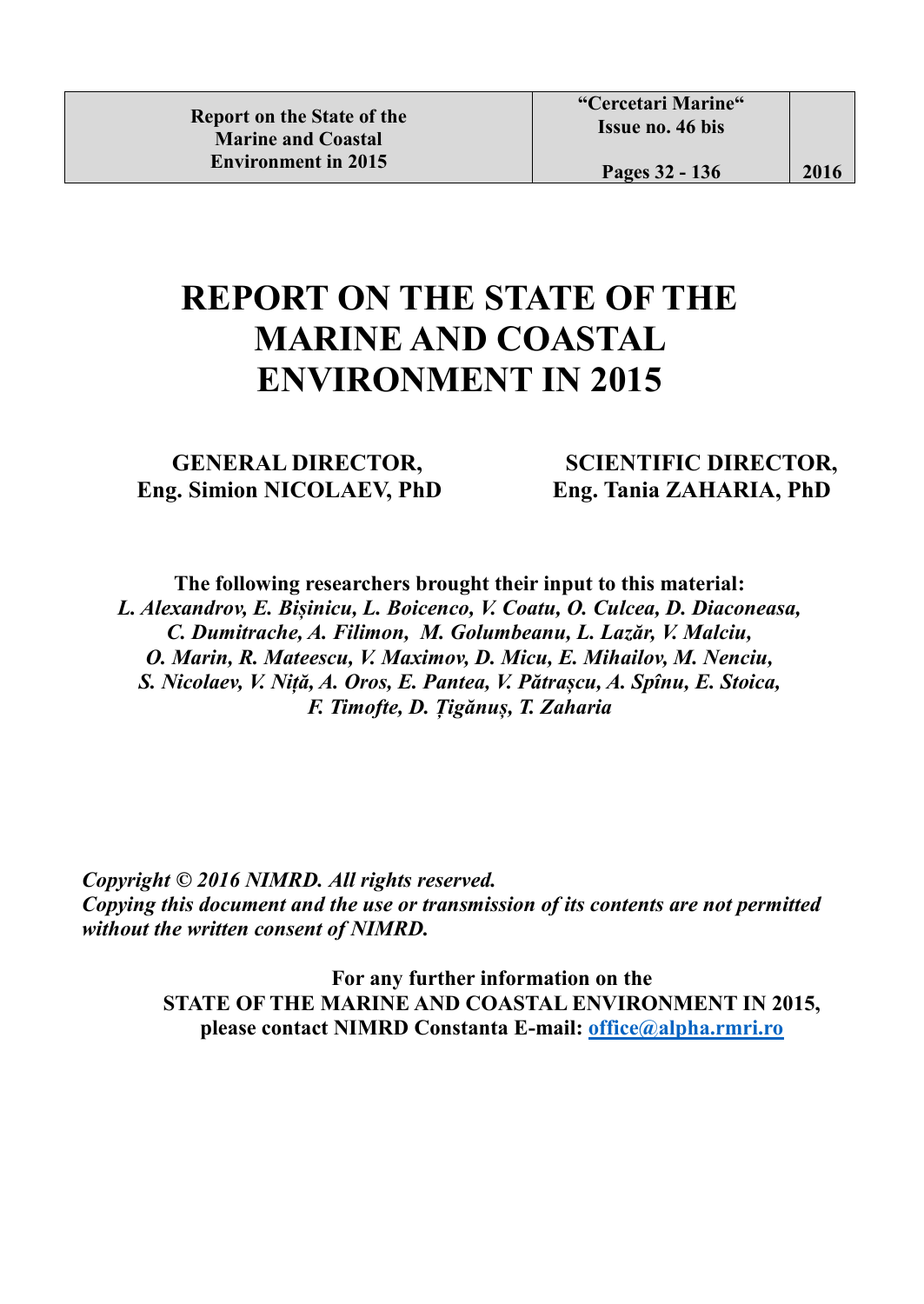## **CONTENTS**

| 1.1. State of marine protected areas (V. Niță, M. Nenciu, T. Zaharia, A. Spînu) |
|---------------------------------------------------------------------------------|
|                                                                                 |
|                                                                                 |
|                                                                                 |
|                                                                                 |
|                                                                                 |
|                                                                                 |
|                                                                                 |
|                                                                                 |
|                                                                                 |
|                                                                                 |
|                                                                                 |
|                                                                                 |
|                                                                                 |
|                                                                                 |
|                                                                                 |
|                                                                                 |
|                                                                                 |
|                                                                                 |
| Organochlorine pesticides and polychlorinated biphenyls ( <i>V. Coatu</i> )     |
|                                                                                 |
| 1.3.3. Impact of climate change on the marine and coastal environment           |
|                                                                                 |
|                                                                                 |
|                                                                                 |
|                                                                                 |
|                                                                                 |
|                                                                                 |
|                                                                                 |
|                                                                                 |
|                                                                                 |
| 2. Anthropogenic pressures on the marine and coastal environments               |
|                                                                                 |
| 3. Integrated Coastal Zone Management and Maritime Spatial Planning             |
| Integrated Coastal Zone Management (ICZM) (M. Golumbeanu, S. Nicolaev)          |
| Maritime Spatial Planning (L. Alexandrov, M. Golumbeanu, G. Radu, A. Spînu)     |
|                                                                                 |
|                                                                                 |